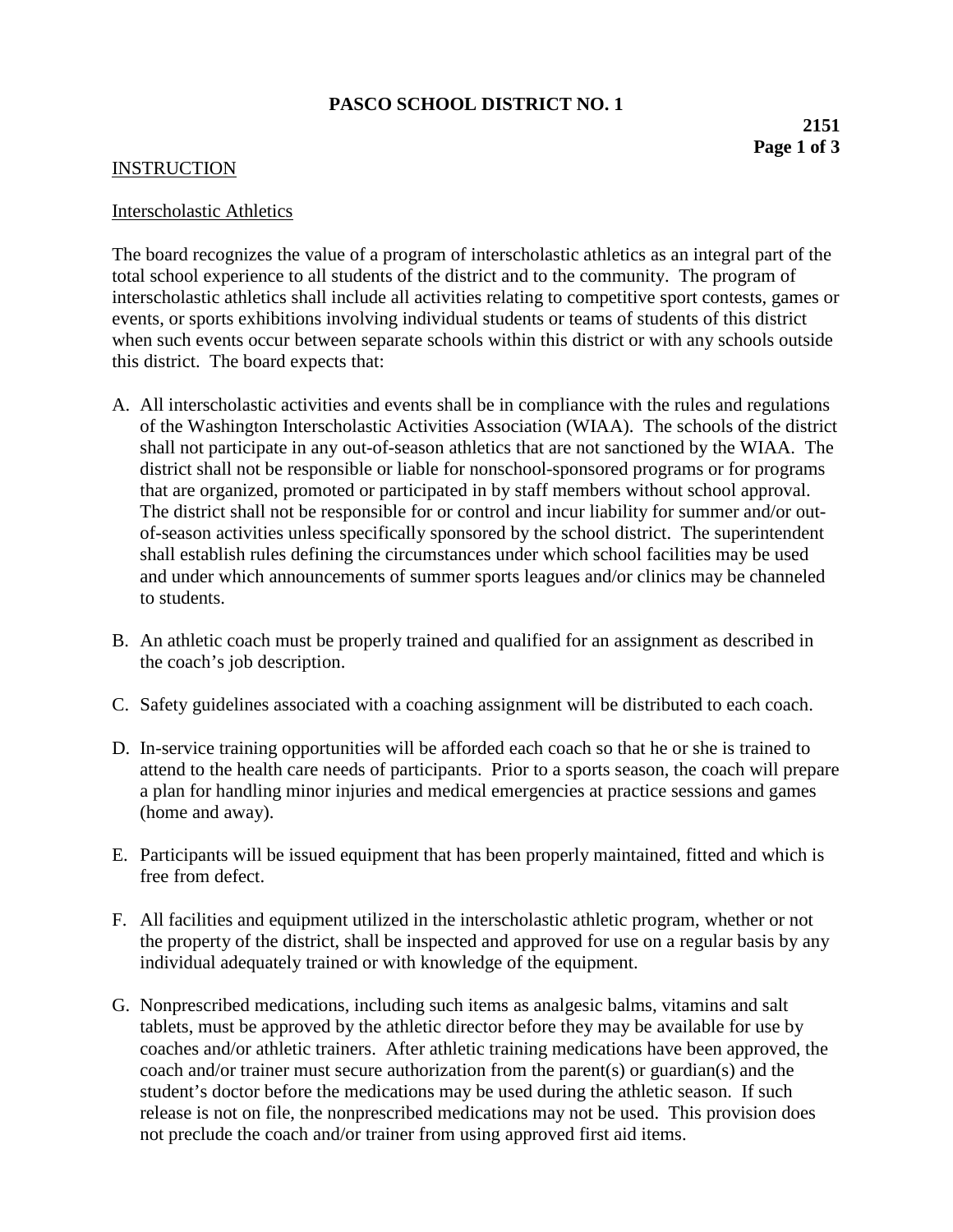A sign will be posted that warns students that eligibility to participate may be denied if anabolic steroids are used solely for the purpose of enhancing athletic ability.

- H. The board recognizes that certain risks are associated with participation in interscholastic sports. While the district will strive to prevent injuries and accidents to students, each participant and his or her parent(s) or guardian(s) will be required to sign a statement which indicates that the parent(s) or guardian(s) and the student acknowledge the risks of injuries resulting from such participation and give assurance that the student will follow the instructions of the coach.
- I. Each participant shall be required to furnish evidence of physical fitness prior to becoming a member of an interscholastic team. A written report shall be completed when a student is injured while participating in a school-supervised activity. A participant shall be free of injury and shall have fully recovered from illness before participating in any activity.
- J. Each student participating in interscholastic athletic activities is required to have or obtain medical insurance for expenses incurred as a result of injuries sustained while participating in the extracurricular activity. Students shall provide evidence of coverage with a minimum limit of \$25,000 in medical expenses or shall obtain such coverage through the insurance plan offered to all students participating in activities in the district. No student will be denied the ability to participate solely because the student's family, by reason of low income, is unable to pay the entire amount of the premium for such insurance. The superintendent or his or her designee may approve partial or full waiver of premiums to permit all students to obtain the required medical insurance.
- K. All coaches must hold and maintain a current first aid card (in addition, a current CPR card is recommended) or be enrolled in a course to earn a card, which must be completed and passed within the current school year, or successfully complete or be enrolled in and successfully complete an equivalent sports medicine course as approved by the local school district.
- L. If the district hires an adult athletic trainer, that individual will be supervised by the athletic director and will provide direct supervision to any student trainers.
- M. Students will be informed through the athletic handbook that during any sports season after joining a school squad, a student may participate in non-school activities provided the student does not miss a team practice or scheduled contest.

The superintendent shall prepare rules for the conduct of student athletes including, but not limited to, use of alcoholic beverages; use of tobacco; use or possession of illegal chemical substances or opiates not prescribed by a physician; physical appearance; curfew; unsportsmanlike conduct; absence from practice; gambling; or any infraction of civil and/or criminal law. Rules and disciplinary actions related to rule violations shall be distributed to each participant and his or her parent(s) or guardian(s) prior to the beginning of an athletic season.